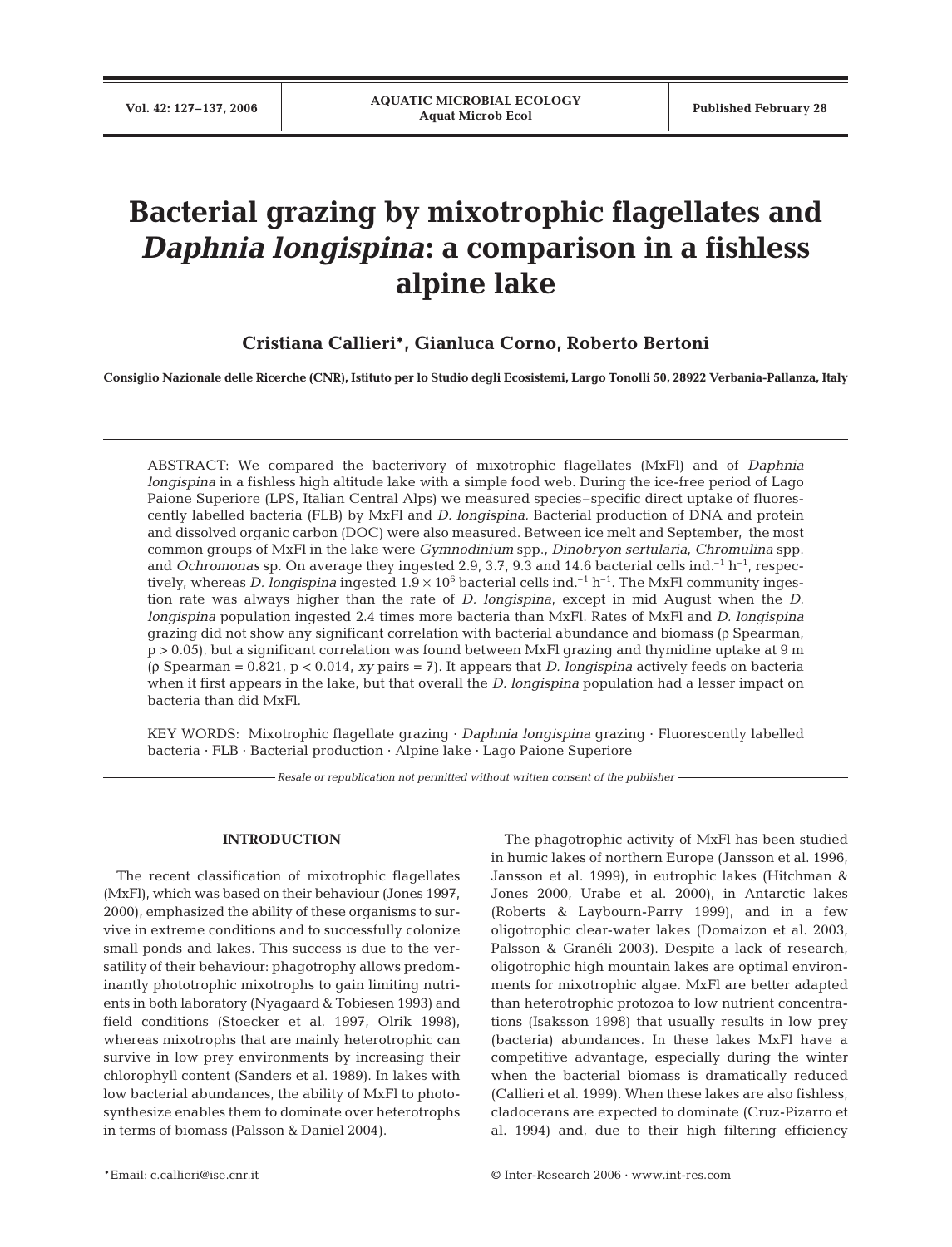along a wide spectrum of particle size (Jurgens 1994), they can have a strong impact on microbial communities (Gude 1988, Vaqué & Pace 1992).

Food web manipulation experiments have demonstrated that *Daphnia* spp. and heterotrophic nanoflagellates (HNF) both impact the bacterial community composition by shifting the community towards smaller bacterial cells (Langenheder & Jurgens 2001). In laboratory experiments, *Daphnia* spp. at high densities consumed protozoa and bacteria simultaneously (Jurgens et al. 1997). In addition, there is evidence for an increase in bacterial biomass and production in Arctic lakes containing zooplankton dominated by *Daphnia* spp. (Bertilsson et al. 2003). Nevertheless, in all these experiments, specific metazoan and protozoan predation on bacteria was not compared. There is still a scarcity of species–specific estimates of bacterial grazing rate for MxFl measured in natural communities in the field (Palsson & Granéli 2003).

The main goal of our study was to investigate and compare the bacterivory of *Daphnia longispina* and a single MxFl species in an ultraoligotrophic alpine lake (Lago Paione Superiore, LPS) that has never been colonized by fish. LPS was selected as a study site because it is oligotrophic, fishless, and has a very peculiar and unique planktonic trophic food chain. In this lake, a large population of *D. longispina* (up to 20 ind.  $l^{-1}$ ) develops annually in late summer (Manca & Comoli 1999). MxFl make up 94% of total phytoplankton biomass (Callieri et al. 2002), exploit bacteria during low nutrient conditions, and can potentially control bacterial production.

When *Daphnia* spp. reach a sufficiently high biomass they can become the major bacterial consumer (Jurgens 1994). But what happens in a system where *Daphnia* spp. competes for bacteria with one of their own favourite prey (i.e. MxFl)? To address this and other questions, we quantified the bacterivory of *D. longispina* and some of the most common species of mixotrophic flagellates using the same fluorescently labelled bacteria (FLB) technique. We worked directly on the shore of the lake to avoid lengthy sample transportation from a high to a low elevation site (from 2269 m at the lake to 193 m a.s.l. at our laboratory), which could have led to a reduction in the survival or performance of the organisms and thus to unrealistically low estimates of grazing rates.

#### **MATERIALS AND METHODS**

**Study site.** We performed *in situ* grazing experiments in LPS, an alpine lake located in the Italian Central Alps (46 $\degree$  10' N, 8 $\degree$  11' E). The lake area is 0.014 km<sup>2</sup> and the maximum depth is 12 m. The main zooplankton component of this lake is a population of *Daphnia longispina* (Manca & Comoli 1999). The lake has a phytoplankton composition comprised of 94% MxFl (Callieri et al. 2002), and there are several historical data sets on the chemical and biological evolution of the lake (Tonolli 1949, Tonolli & Tonolli 1951, The MOLAR Water Chemistry Group 1999, Pugnetti & Bettinetti 1999). The lake experiences extreme environmental conditions. It is ice-covered for about 9 mo every year, and photosynthetically active radiation (PAR) is on average 80% of the surface irradiance at 1 m and 10% near the bottom (C. Callieri unpubl. data). It is a dimictic lake with a weak stratification near the bottom in August (Corno 2000). It is slightly acidic (pH 5.82), has low alkalinity  $(0.01 \text{ mEq } l^{-1})$ , and is oligotrophic (total phosphorus 3.1 µg  $l^{-1}$ , nitrate 350 µg  $l^{-1}$ ; The MOLAR Water Chemistry Group 1999).

**Sampling, analysis, counts and biomass calculations.** During the 1999 ice-free period, beginning immediately after ice melt (July 21) and extending to the end of September (see Table 2), sampling for phytoplankton and counting of bacteria was performed weekly at depths 1 m below the surface (mean percentage irradiance: 80%) and 1 m above the bottom (mean percentage irradiance: 10%; from here on we refer to this depth as '9 m'). Sampling was performed in the morning from a boat in the centre of the lake, using a 1.5 l van Dorn bottle. Samples were kept cold for grazing experiments, whereas samples for counting were preserved in acetic Lugol's solution (for phytoplankton) or in 2% formaldehyde (for bacteria) (Straskrabová et al. 1999).

On the same dates, zooplankton samples were collected by duplicate vertical net hauls (126 µm) towed from the bottom to the surface (~600 l), at the point of maximum depth (Riccardi 2002). One sample was fixed with 4% formaldehyde and the other was kept cold, to keep the animals alive for grazing experiments performed on the lake shore (Riccardi 2002).

Phytoplankton abundance was quantified in 10 ml chambers with an inverted microscope following the Utermohl technique (Utermohl 1958). Individual cell volumes were calculated from the volume of geometrical bodies that approximated the shapes of the cells, and were transformed to biomass by assuming a density of 1 g cm–3 (Straskrabová et al. 1999). Bacteria were counted after DAPI staining using 0.2 µm pore size black polycarbonate filters (Nuclepore) following Porter & Feig (1980). At least 400 bacterial cells were counted on at least 10 fields of individual filters. Between 100 and 200 cells were sized using a semiautomatic image analysis system and the volumes calculated (Image Pro Plus). Bacterial carbon biomass was calculated according to the allometric relationship between cell volume *(V)* and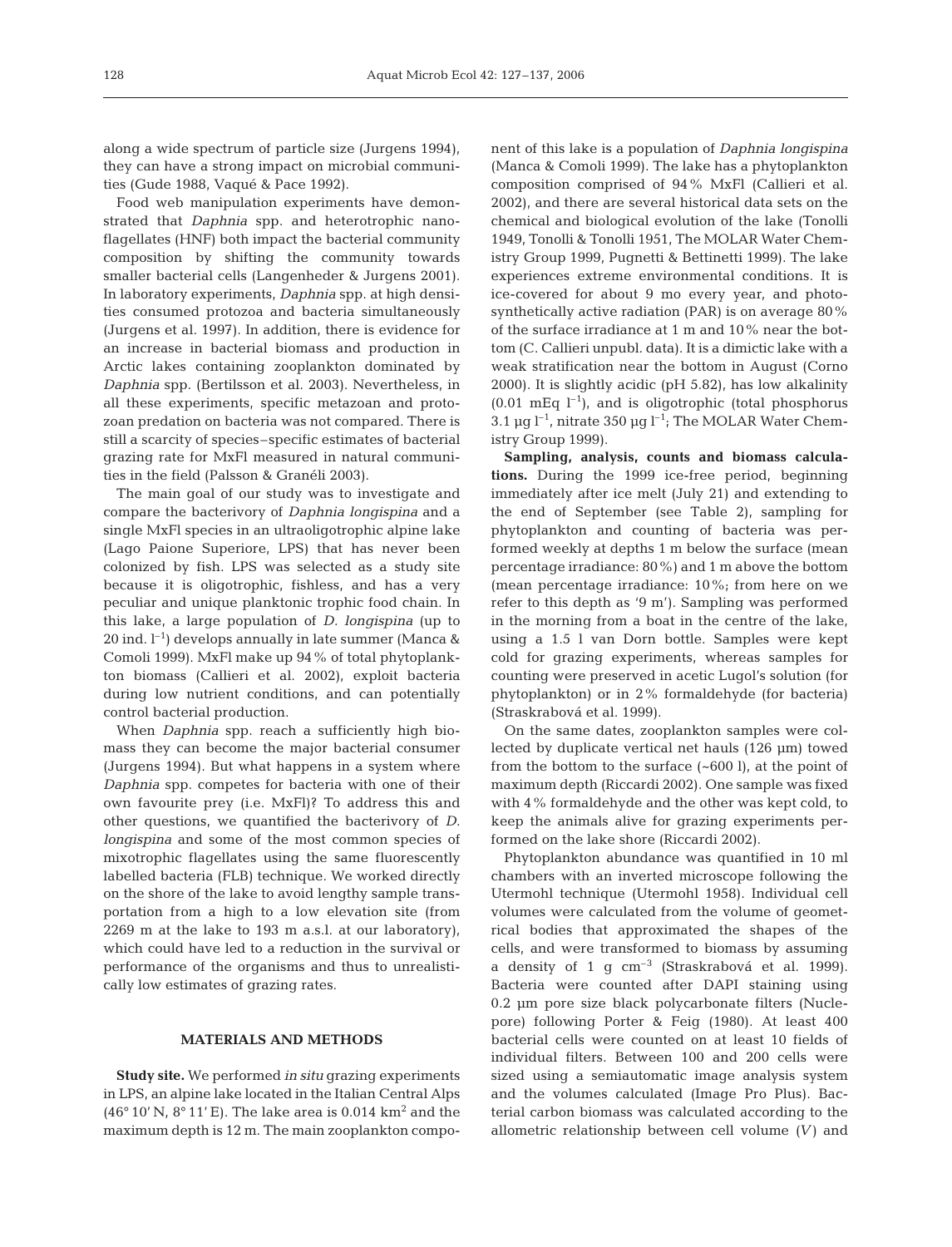carbon content (C) reported by Norland (1993):  $C =$  $120V^{0.72}$ , in fq cell<sup>-1</sup>.

DOC was measured at the 2 depths with a TOC analyzer (TOC-5000A, Shimadzu) after filtration on precombusted GF/F (Whatman) glass fibre filters. The TOC analyser (ASI-5000A, Shimadzu) was calibrated in the range of 0.5 to 1.5 mg organic carbon before each sample run. The autosampler, after acidifying and purging the samples to remove inorganic carbon, ran at least 5 replicates per sample until a CV of 2% was reached. Statistical analyses (non parametric correlation, ρ Spearman) were performed using Sigma Stat (Systat Software).

**Bacterial activity.** Bacterial activity was evaluated from <sup>3</sup>H-thymidine (specific activity: Thy 84 Ci mmol<sup>-1</sup>, Amersham) and 14C-Leucine (specific activity: Leu 310 mCi mmol–1, Amersham) uptake rates (Fuhrman & Azam 1980, Kirchman et al. 1985). We decided to use both methods as they can provide different information; Thy uptake estimates DNA biosynthesis and is therefore more related to cell division (Riemann et al. 1990), whereas Leu uptake is a constant fraction of bacterial protein and its bacterial uptake is related to the rate of carbon production. The labelled substrates were added to triplicate 10 ml samples plus 1 control, up to 20 nM final concentration. The saturation level for both tracers was ascertained in preliminary experiments. The incubation (1 h in the dark) took place on the lake shore, to maintain temperature conditions similar to those of the epilimnion (in a thermic container with lake water, temperature range 11.7 to 15.5°C). Formalin (4% v/v) was added to controls prior to the tracer addition, and to the samples directly after incubation to terminate reactions. In the lab, approximately 4 h after the incubation period, samples were shaken and then filtered onto 0.2 µm polycarbonate membrane filters (Nuclepore). Filters were rinsed 3 times with 5 ml of ice-cold 5% trichloroacetic acid, 3 times with 5 ml ice-cold 80% ethanol, and put into scintillation vials. Samples were counted in a Beckman LS 5000 TD liquid scintillation counter, and preset to count  $14C$  and  ${}^{3}H$  channels simultaneously after adding 6 ml of liquid scintillation cocktail (Ready Safe Beckman). Bacterial production was estimated from <sup>3</sup>H-Thymidine uptake according to Smits & Riemann (1988) and that from 14C-Leucine uptake according to Simon & Azam (1989) using the empirical factor of  $7 \times$ 10<sup>16</sup> cells produced per mole of leucine uptake (Riemann et al. 1990).

**Grazing experiments.** The short term direct-uptake experiments with MxFl and *Daphnia longispina* were performed separately using the same technique of direct-uptake of FLB (labelled with 5-[4,6-dichlorotriazin-2-yl] aminofluorescein: DTAF) (Sherr et al. 1987, Riccardi 2002). Nine experiments were performed for

MxFl at 9 m, where their abundance was higher, and 5 were performed at 1 m in order to compare the relative activity of grazers. Only 5 experiments were carried out for *D. longispina*, due to problems with animal sampling and handling. FLB were composed of natural lake-water bacterial assemblages with an average cell volume of  $0.47 \pm 0.14 \mu m^3$ . This mean cell volume is in the range (0.01 to 1.46  $\mu$ m<sup>3</sup> cell<sup>-1</sup>) of alpine lake bacterial cell volumes (Straskrabová et al. 1999).

Experiments were conducted at noon, on the shore of the alpine lake, which maintained temperature conditions as similar to those of the epilimnion (in a thermic container with lake water), and were conducted in dim light that was artificially reduced to the range of radiation intensity measured at the bottom of the lake (4 to 13 µmol photons  $m^{-2}$  s<sup>-1</sup>).

**Mixotrophic flagellates.** FLB (in amounts up to 10–25% of the total number of bacteria) were added to two 1.5 l samples collected from 1 and 9 m. We took 100 ml from the 2 incubation flasks at time zero  $(t_0)$  and after 6, 10, 20, and 30 min.

All these samples were fixed by adding acid Lugol's solution (0.5% final concentration), immediately followed by 1% buffered formaldehyde and a few drops of sodium thiosulphate to clear the Lugol (Sherr & Sherr 1993). The MxFl vacuole content was inspected with epifluorescence microscopy (Axioplan equipped with UV and blue-light filter set;  $1250 \times$  magnification) following the method described by Sherr et al. (1987). Depending on relative abundances, 30 to 400 cells for each MxFl species were checked for FLB uptake in each sample. Hourly ingestion rate of FLB by MxFl was determined from the change in the average number of FLB ind. $^{-1}$  over time for the linear part of the uptake curve, using linear regression analysis (following 2imek et al. [1995]). Species-specific grazing rate was measured for the main MxFl species at the 2 depths. We calculated the amount of natural bacteria ingested from the percentage of tracer (FLB) addition and the *in situ* abundance of bacteria. The clearance rate was obtained from the FLB ingestion rate divided by the concentration of FLB used in the grazing experiment. The community ingestion rate was calculated by multiplying the ingestion rate of bacteria by the *in situ* abundance of MxFl.

*Daphnia longispina***.** Five experiments were carried out on adult *Daphnia longispina* specimens using a density of 20 ind.  $l^{-1}$ , which is the density of the maximum population peak (Manca & Comoli 1999). The MxFl and *Daphnia* grazing experiments both started when *Daphnia* first appeared in the lake (July 27), but some of the experiments were unsuccessful. Daphnids were added to 4 replicate bottles and to 1 control bottle filled with 126 µm filtered lake-water. A second control was set up that contained no *D. longispina*. FLB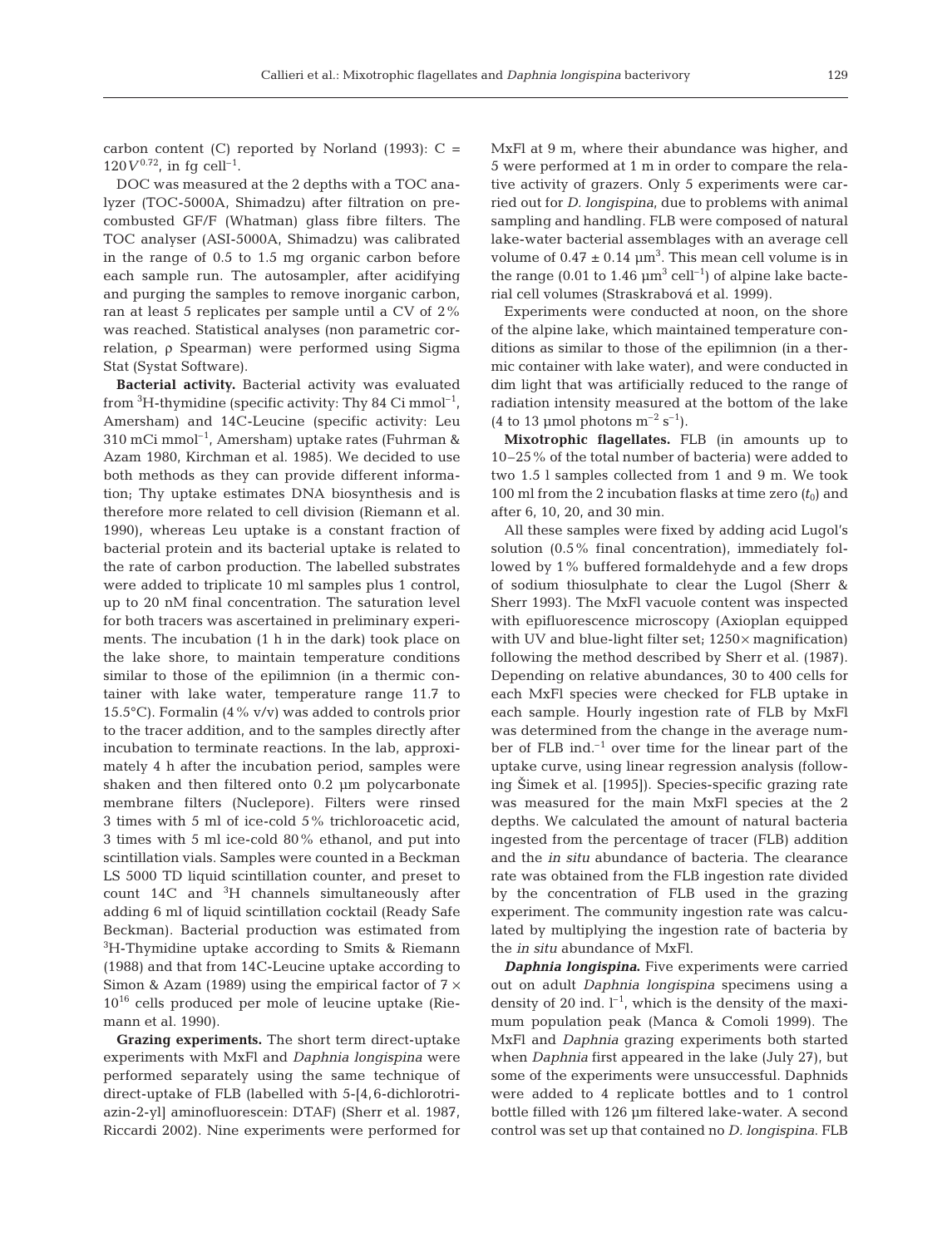were added in amounts up to 10–25% of the total number of bacteria. Treatments and controls were incubated in the near-shore water, protected from direct sun (temperature 11.7 to 15.5°C), for 5 to 20 min. Four incubation times (5, 10, 15 and 20 min) were used, based on laboratory tests and according to the gut retention times for cladocerans (Geller 1975, Cauchie et al. 2000). After each experiment daphnids were gently collected by filtration on a 25 µm mesh, narcotized in carbonated water to prevent egestion of gut content, rinsed with sterile Milli-Q water, and preserved in 1% formaldehyde. In the laboratory, after microscopic observation to confirm the removal of FLB from the animals' body surface, the daphnids were sonicated

Table 1. Main phytoplankton taxa identified in Lago Paione Superiore, with cell volume, size, and ranges of specific clearance and ingestion rates. Where genera are represented by 2 or more species, size measurements refer to smaller species. \*Mixotrophs; \*\*potential mixotrophs not directly observed to feed on fluorescently labelled bacteria (FLB)

| Main taxa             | Cell volume<br>$(\mu m^3)$ | Length $\times$ width<br>$(\mu m)$ | Clearance rate<br>(nl ind. <sup>-1</sup> h <sup>-1</sup> ) | Ingestion rate<br>(bact. cells ind. <sup>-1</sup> h <sup>-1</sup> ) |
|-----------------------|----------------------------|------------------------------------|------------------------------------------------------------|---------------------------------------------------------------------|
| Chrysophytes          |                            |                                    |                                                            |                                                                     |
| Chromulina spp.*      | 11                         | $2.7 \times 2.8$                   | $1.37 - 43.1$                                              | $1.17 - 30.4$                                                       |
| Dinobryon sertularia* | 427                        | $12 \times 5$                      | $1.32 - 15.9$                                              | $1.25 - 11.2$                                                       |
| Ochromonas spp.*      | 61                         | $7.5 \times 4.2$                   |                                                            | $3.78 - 34.0$                                                       |
| Mallomonas alveolata  | 153                        | $9.9 \times 4.9$                   |                                                            |                                                                     |
| Cryptophytes          |                            |                                    |                                                            |                                                                     |
| Cryptomonas sp.**     | 2377                       | $30.6 \times 12.5$                 |                                                            |                                                                     |
| Rhodomonas sp.*       | 202                        | $10.7 \times 5.6$                  | 24.8                                                       | 17.5                                                                |
| Green Algae           |                            |                                    |                                                            |                                                                     |
| Chlamydomonas spp.    | 68                         | $8.1 \times 4.3$                   |                                                            |                                                                     |
| Dinoflagellates       |                            |                                    |                                                            |                                                                     |
| Gymnodinium spp.*     | 613                        | $11.8 \times 9.3$                  | $1.27 - 8.97$                                              | $1.05 - 4.88$                                                       |
| Peridinium sp.**      | 19529                      | $30.3 \times 23.4$                 |                                                            |                                                                     |

Table 2. (A) Species–specific ingestion rate (Ing., bacterial cells ind.<sup>-1</sup> h<sup>-1</sup>) and (B) species–specific clearance rate (Cl., nl ind.<sup>-1</sup> h<sup>-1</sup>) of main mixotrophic flagellate (MxFl) species at 1 and 9 m depth. Sampling dates (d/mo) provided. –: measurement not performed; np: not present; 0: species present but not observed ingesting fluorescently labelled bacteria (FLB)

| (A)  |                          |                                |                                                                   |                                |                                  |                                  |                                |                                | Dinobryon sertularia Chromulina spp. Gymnodinium spp. Rhodomonas sp. Ochromonas sp. |                                |  |
|------|--------------------------|--------------------------------|-------------------------------------------------------------------|--------------------------------|----------------------------------|----------------------------------|--------------------------------|--------------------------------|-------------------------------------------------------------------------------------|--------------------------------|--|
|      | 1 <sub>m</sub>           | 9 <sub>m</sub>                 | 1 m                                                               | 9 m                            | $1 \text{ m}$                    |                                  | $9m$ 1 m                       | 9 <sub>m</sub>                 | 1 <sub>m</sub>                                                                      | 9 <sub>m</sub>                 |  |
| Date | Ing. $\pm SD$            | Ing. $\pm SD$                  | Inq. $\pm SD$                                                     | Ing. $\pm SD$                  | Inq. $\pm SD$                    | Ing. $\pm SD$                    | Ing. $\pm SD$                  | Ing. $\pm SD$                  | Inq. $\pm SD$                                                                       | Inq. $\pm SD$                  |  |
| 21/7 | 1.71 0.02                | 1.25 0.08                      | 3.59<br>5.25                                                      | 16.24 0.94                     | 3.71 2.34                        | $4.88 -$                         | np                             | np                             | np                                                                                  | np                             |  |
| 27/7 | $\overline{\phantom{a}}$ | 1.38 0.50                      | $\overline{\phantom{m}}$                                          | 3.38 1.91                      | $\overline{\phantom{m}}$         | $1.14 -$                         | $\overline{\phantom{m}}$       | np                             | $\overline{\phantom{0}}$                                                            | np                             |  |
| 4/8  | 2.29 0.70                | 9.22 6.03                      | 7.73<br>8.45                                                      | 12.56 8.64                     | 3.43<br>$\overline{\phantom{m}}$ | 3.72 0.20                        | np                             | np                             | np                                                                                  | np                             |  |
| 11/8 | $\equiv$                 | 2.86<br>5.72                   | $\equiv$                                                          | 14.45 2.22                     | $\equiv$                         | $2.21 -$                         | $\overline{\phantom{a}}$       | np                             | $\overline{\phantom{0}}$                                                            | np                             |  |
| 17/8 | $\equiv$                 | 1.94<br>$\sim$                 | $\overline{\phantom{a}}$                                          | $\Omega$                       | $\overline{\phantom{a}}$         | 1.05<br>$\overline{\phantom{a}}$ | $\qquad \qquad -$              | np                             | $\overline{\phantom{0}}$                                                            | np                             |  |
| 31/8 | $\Omega$                 | 11.25 1.55                     | 8.67<br>12.90                                                     | 30.40 7.28                     | np                               | np                               | $\overline{0}$                 | $17.50 -$                      | 18.5 11.59                                                                          | 30.15 0.39                     |  |
| 8/9  | 3.06 1.03                | 1.30 1.00                      | 1.88 1.02                                                         | 7.48 1.88                      | np                               | np                               | $\overline{0}$                 | $\Omega$                       | $3.78 -$                                                                            | 6.50 2.08                      |  |
| 21/9 | $\Omega$                 | 1.57 0.24                      | 1.17 0.51                                                         | 2.58 0.72                      | np                               | np                               | $\Omega$                       | $\Omega$                       | $34.0 -$                                                                            | 5.16 2.18                      |  |
| 24/9 | $\overline{\phantom{a}}$ | np                             | $\overline{\phantom{m}}$                                          | 3.66<br>$\sim$ $-$             | $\overline{\phantom{m}}$         | np                               |                                | $\Omega$                       | $-$                                                                                 | $4.39 -$                       |  |
|      |                          |                                |                                                                   |                                |                                  |                                  |                                |                                |                                                                                     |                                |  |
|      |                          |                                |                                                                   |                                |                                  |                                  |                                |                                |                                                                                     |                                |  |
| (B)  |                          |                                | Dinobryon sertularia Chromulina spp.             Gymnodinium spp. |                                |                                  |                                  |                                |                                | Rhodomonas sp. Ochromonas sp.                                                       |                                |  |
| Date | 1 m<br>$Cl. \pm SD$      | 9 <sub>m</sub><br>$Cl. \pm SD$ | 1 <sub>m</sub><br>$Cl. \pm SD$                                    | 9 <sub>m</sub><br>$Cl. \pm SD$ | 1 <sub>m</sub><br>$Cl. \pm SD$   | 9 <sub>m</sub><br>$Cl. \pm SD$   | 1 <sub>m</sub><br>$Cl. \pm SD$ | 9 <sub>m</sub><br>$Cl. \pm SD$ | 1 <sub>m</sub><br>$Cl. \pm SD$                                                      | 9 <sub>m</sub><br>$Cl. \pm SD$ |  |
| 21/7 | 5.27 0.07                | 2.30 0.14                      | 16.15 11.05                                                       | 29.85 1.72                     | 11.41 7.18                       | 8.97<br>$\sim$ $-$               | np                             | np                             | np                                                                                  | np                             |  |
| 27/7 | $\overline{\phantom{m}}$ | 1.55 0.55                      | $\overline{\phantom{a}}$                                          | 3.78 2.14                      | $\overline{\phantom{m}}$         | $1.27 -$                         | $\overline{\phantom{a}}$       | np                             | $\overline{\phantom{0}}$                                                            | np                             |  |
| 4/8  | 4.48 1.38                | 13.38 8.74                     | 16.55 15.14                                                       | 18.21 12.54                    | 6.71<br>$\overline{\phantom{a}}$ | 5.39 0.29                        | np                             | np                             | np                                                                                  | np                             |  |
| 11/8 | $\overline{\phantom{a}}$ | 8.68 4.35                      | ÷                                                                 | 21.93 3.37                     | $\overline{\phantom{a}}$         | $3.36 -$                         | $\overline{\phantom{0}}$       | np                             | $\overline{\phantom{0}}$                                                            | np                             |  |
| 17/8 | $\overline{\phantom{a}}$ | $2.89 -$                       | $\overline{\phantom{a}}$                                          | $\Omega$                       | $\overline{\phantom{a}}$         | $1.56 -$                         | $-$                            | np                             | $\overline{\phantom{a}}$                                                            | np                             |  |
| 31/8 | $\Omega$                 | 15.94 2.19                     | 17.58 11.82                                                       | 43.07 10.31                    | np                               | np                               | $\overline{0}$                 | $24.80 -$                      | 25.3 15.80                                                                          | 42.71 0.55                     |  |
| 8/9  | 3.66 1.24                | 1.32 1.02                      | 1.22<br>2.25                                                      | 7.60 1.90                      | np                               | np                               | $\overline{0}$                 | $\Omega$                       | $4.47 -$                                                                            | 6.60 2.11                      |  |
| 21/9 | $\Omega$                 | 1.75 0.27                      | 1.37<br>0.59                                                      | 2.87 0.80                      | np                               | np                               | $\Omega$                       | $\Omega$                       | $46.4 -$                                                                            | 5.75 2.43                      |  |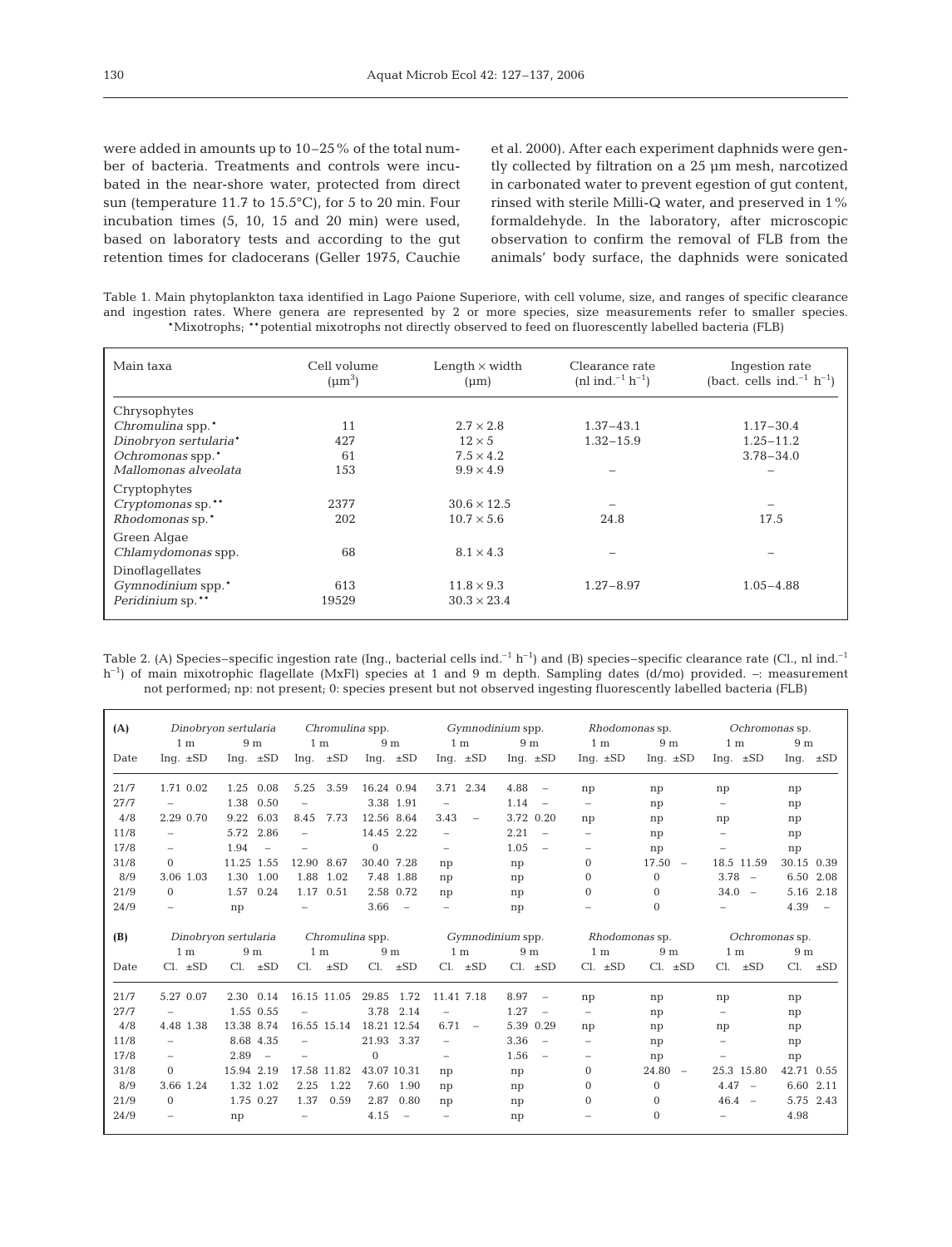(3 times for 15 s) in 10 ml sterile water at 50 W with a Branson sonifier-cell disrupter; 1 ml of this suspension was filtered onto a 0.2 µm black Nuclepore filter, stained with DAPI, and FLB were counted as for bacteria. The ingestion and clearence rate was calculated as for the MxFl. Other details are available in Riccardi (2002).

#### **RESULTS**

Chrysophytes are the most common algal group in LPS, and composition here includes 2 species of *Chromulina* and *Dinobryon sertularia.* Two species appeared for the first time during the summer of 1999: the chrysophycean *Ochromonas* sp., already well known as a voracious mixotroph (Caron 1987, Sanders 1991, Posch et al. 1999), and the cryptophyte *Rhodomonas* sp. The genus *Gymnodinium* is present in the lake and was represented by 2 species: the small *G. ordinatum* (cell diameter 12 to 16 µm) and a larger *Gymnodinium* sp. (25 µm). Some autotrophic phytoflagellates and potentially mixotrophic organisms (not observed as bacterial grazers during this study) were also present: *Mallomonas alveolata* and other occasional species, *Chlamydomonas* spp., and *Peridinium* sp. (see Table 1 for a list of the main phytoplankton taxa found during this study). Detailed MxFl species abundances during the summer are presented in Fig. 1. Total phytoplankton abundance and biomass was higher at 9 m, where light ranged

from 8 to 18% (16 to 160 µmol photons  $m^{-2}$  s<sup>-1</sup>) of the underwater PAR measured at the surface.

MxFl population dynamics at 1 and 9 m were compared to MxFl grazing (Fig. 1). At 9 m, where there was the highest abundance of organisms, there were 2 grazing peaks: one in early August and the other (higher) peak at the end of August, in correspondence with the appearance of *Ochromonas* sp. and *Rhodomonas* sp.; *Gymnodinium* spp. almost disappeared after sampling on August 17.

Specific grazing rates at 1 and 9 m (Table 2) showed differences among species and throughout the season. *Chromulina* spp. ingested on average 5.9 and 10.1 bacterial cells ind.<sup> $-1$ </sup> h<sup> $-1$ </sup> at 1 and 9 m, respectively. This grazing rate on bacteria was higher than of *Dinobryon sertularia*, which grazed a mean of 1.4 and 4.2 bacterial cells



Fig. 1. Abundances of main mixotrophic flagellate (MxFl) species (bars), and bacterivory by MxFl  $(\pm SD)$  at (A) 1 and (B) 9 m, in Lago Paione Superiore

ind.<sup> $-1$ </sup> h<sup> $-1$ </sup> at 1 and 9 m respectively. The voracious *Ochromonas* sp. ingested on average 14.6 bacterial cells ind.–1 h–1 at both depths, and *Gymnodinium* spp. took up about 2.9 bacterial cells ind.<sup>-1</sup>  $h^{-1}$ . For *Chromulina* spp., the decrease in grazing activity was coupled with the drop in abundance. *Ochromonas* sp. reached the highest mean clearance rate (19.5 nl ind.–1 h–1) followed by *Chromulina* spp., which cleared  $14.3$  nl ind.<sup>-1</sup> h<sup>-1</sup> (averaged over both depths). *Rhodomonas* sp. was present from August 31 to the end of the study, but only actively grazed on 1 occasion (at 9 m, see Table 2). It is noteworthy that among all species, the highest grazing and clearance rates were attained on August 31, the date of highest *Daphnia* population density.

Bacterial abundance ranged between 0.3 and 0.9  $\times$  $10^6$  cells ml<sup>-1</sup> (mean 0.7  $\pm$  0.03), and bacterial biomass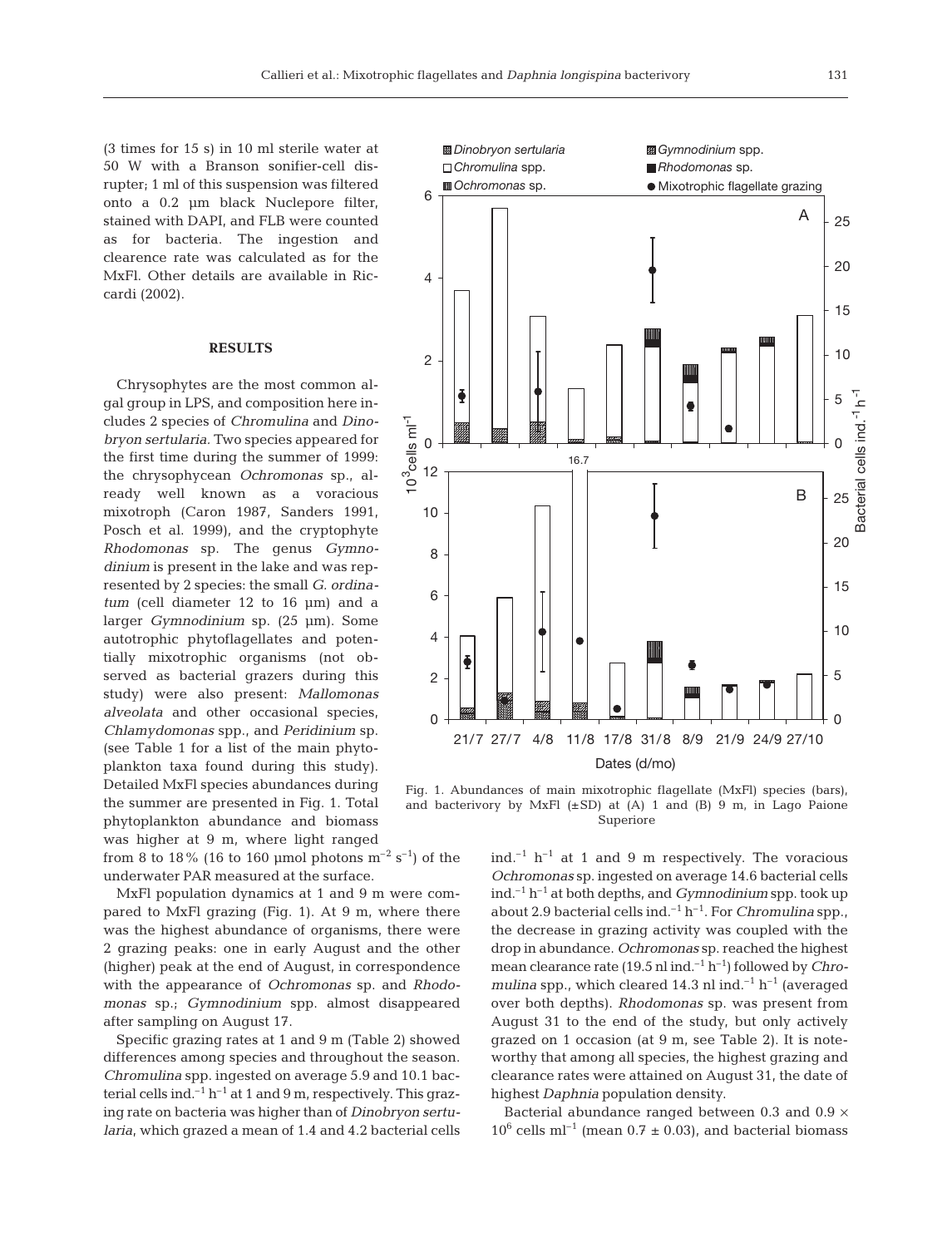| ۰.<br>$\sim$ |  |
|--------------|--|

| Date    |                |                 |                | Bacterial abundance $(10^6 \text{ cells } \text{ml}^{-1})$ |      |                          | Bacterial biomass ( $\mu$ g C l <sup>-1</sup> ) |                          | DOC ( $\mu$ g C l <sup>-1</sup> ) |          |                |          |  |
|---------|----------------|-----------------|----------------|------------------------------------------------------------|------|--------------------------|-------------------------------------------------|--------------------------|-----------------------------------|----------|----------------|----------|--|
| (d/mol) | 1 <sub>m</sub> | $\pm$ SD        | 9 <sub>m</sub> | $\pm$ SD                                                   | 1 m  | $\pm$ SD                 | 9 <sub>m</sub>                                  | $\pm$ SD                 | 1 m                               | $\pm$ SD | 9 <sub>m</sub> | $\pm$ SD |  |
| 21/7    | 0.29           | $\qquad \qquad$ | 0.51           |                                                            | 18.2 | -                        | 47.1                                            | $\overline{\phantom{0}}$ | 1404                              | 28.4     | 706            | 17.5     |  |
| 27/7    | 0.69           | 0.02            | 0.77           | 0.03                                                       | 43.2 | 1.4                      | 71.7                                            | 2.3                      | 529                               | 16.6     | 408            | 13.0     |  |
| 4/8     | 0.46           | 0.01            | 0.64           | 0.02                                                       | 44.3 | 1.4                      | 39.2                                            | 1.3                      | 667                               | 15.3     | 234            | 5.1      |  |
| 11/8    | 0.77           | 0.02            | 0.58           | 0.02                                                       | 48.6 | 1.6                      | 36.7                                            | 1.2                      | 647                               | 16.8     | 547            | 13.7     |  |
| 17/8    | 0.62           | 0.08            | 0.54           | 0.02                                                       | 50.2 | 6.6                      | 43.7                                            | 1.4                      | 336                               | 9.1      | 477            | 9.5      |  |
| 31/8    | 0.70           | 0.02            | 0.68           | 0.02                                                       | 43.1 | 1.4                      | 39.5                                            | 1.3                      | 427                               | 9.5      | 700            | 16.1     |  |
| 8/9     | 0.70           | 0.02            | 0.84           | 0.03                                                       | 39.0 | 1.3                      | 45.6                                            | 1.5                      | 473                               | 9.0      | 610            | 12.2     |  |
| 21/9    | 0.66           | 0.02            | 0.72           | 0.02                                                       | 40.5 | 1.3                      | 45.2                                            | 1.5                      | 1377                              | 41.3     | 1513           | 43.9     |  |
| 24/9    | 0.93           | -               | 0.77           | 0.05                                                       | 56.5 | $\overline{\phantom{0}}$ | 51.6                                            | 3.6                      | 1484                              | 46.0     | 2473           | 79.1     |  |

Table 3. Bacterial abundances, biomass and dissolved organic carbon (DOC) at 1 and 9 m depth

Table 4. Bacterial production (BP) (DNA [Thy: thymidine] and protein [Leu: leucine] biosynthesis), mixotrophic flagellate (MxFl) grazing, and MxFl grazing impact on bacterial population, measured at  $t_0$  as % of bacteria ingested  $h^{-1}$ . Data for BP and MxFl grazing are mean ± SD

| Date<br>(d/mol) | BP Thy<br>$(10^3$ cells ml <sup>-1</sup> h <sup>-1</sup> ) |          |                | BP Leu<br>$(10^3$ cells ml <sup>-1</sup> h <sup>-1</sup> ) |                          |          |                          |          | MxFl grazing<br>$(10^3$ cells ml <sup>-1</sup> h <sup>-1</sup> ) | MxFl grazing impact<br>$(\%$ grazed cells $h^{-1}$ ) |                |                          |      |                |
|-----------------|------------------------------------------------------------|----------|----------------|------------------------------------------------------------|--------------------------|----------|--------------------------|----------|------------------------------------------------------------------|------------------------------------------------------|----------------|--------------------------|------|----------------|
|                 | 1 m                                                        | $\pm$ SD | 9 <sub>m</sub> | $\pm$ SD                                                   | 1 m                      | $\pm$ SD | 9 <sub>m</sub>           | $\pm$ SD | 1 m                                                              | $\pm$ SD                                             | 9 <sub>m</sub> | $\pm$ SD                 | 1 m  | 9 <sub>m</sub> |
| 21/7<br>27/7    | 0.7                                                        | 0.1      | -<br>5.1       | 0.1                                                        | -<br>0.9                 | 0.4      | 9.9                      | 2.1      | 19.9                                                             | 2.7                                                  | 26.5<br>12.6   | 8.4<br>2.9               | 6.88 | 5.21<br>1.59   |
| 4/8             | 3.2                                                        | 0.2      | 10.3           | 1.6                                                        | 4.8                      | 1.6      | 5.6                      | 0.5      | 18.1                                                             | 13.9                                                 | 102.7 67.3     |                          | 3.88 | 15.81          |
| 11/8            | 1.3                                                        | 0.0      | 6.3            | 1.0                                                        | 2.8                      | 0.4      | 2.5                      | 0.2      |                                                                  |                                                      | 148.7 14.8     |                          |      | 25.07          |
| 17/8            | 2.3                                                        | 0.3      | 3.1            | 0.2                                                        | 3.0                      | 0.7      | 3.3                      | 1.4      |                                                                  |                                                      | 3.3            | $\overline{\phantom{a}}$ |      | 0.60           |
| 31/8            | 1.1                                                        | 0.1      | 3.4            | 1.0                                                        | 3.7                      | 0.1      | 0.9                      | 0.6      | 54.4                                                             | 10.2                                                 | 87.4           | 11.2                     | 7.57 | 12.63          |
| 8/9             | 1.7                                                        | 0.4      | 3.0            | 0.1                                                        | 2.0                      | 0.1      | 1.6                      | 0.2      | 8.1                                                              | 0.9                                                  | 9.8            | 2.2                      | 1.14 | 1.14           |
| 21/9            | 2.0                                                        | 0.6      | 2.2            | 0.2                                                        | 0.8                      | 0.4      |                          | 0.3      | 3.9                                                              | 0.7                                                  | 5.8            | 1.4                      | 0.58 | 0.79           |
| 24/9            | -                                                          |          | -              |                                                            | $\overline{\phantom{a}}$ |          | $\overline{\phantom{a}}$ |          | -                                                                |                                                      | 7.5            | $\overline{\phantom{0}}$ |      | 0.93           |

ranged between 18 and 72 µg C  $l^{-1}$  (mean 45  $\pm$  1.9) (Table 3). Bacterial abundance and biomass remained relatively stable over time despite large fluctuations in bacterial production and grazing. DOC concentrations ranged from 0.2 to 2.4 mg C  $l^{-1}$ , with higher values at



Fig. 2. *Daphnia longispina*. Population structure (bars) and bacterivory (±SD) at 9 m in Lago Paione Superiore. July 21: *D. longispina* not found; #sample not available

9 m in September after some days of heavy rain (Bertoni et al. 2002). Thy estimates gave higher values with respect to Leu at 9 m (mean:  $4.8$  vs.  $3.5 \times 10^3$  cells  $ml^{-1} h^{-1}$ ) and lower values at 1 m (mean: 1.8 vs. 2.6  $\times$  $10^3$  cells ml<sup>-1</sup> h<sup>-1</sup>), indicating a difference in the bacterial population growth/division ratio at the 2 depths (Table 4). Percent of bacteria ingested by MxFl measured at  $t_0$  ranged from 0.6 to 25% (Table 4). Bacterial abundance and biomass did not show any significant correlation to DOC and MxFl grazing (ρ Spearman, p > 0.05; data pooled for both depths). Nevertheless, bacterial production (Thy) was significantly correlated to MxFl grazing at 9 m (ρ Spearman = 0.821, p = 0.014, *xy* pairs = 7), but not to *Daphnia longispina* grazing or to DOC.

Population structure of *Daphnia longispina* showed a peak in males and females (around 8 ind.  $l^{-1}$ ) at the end of August, but ovigerous females were most abundant in mid August (Fig. 2). The individual bacterivory of *D. longispina* was higher (but with a high standard deviation) at the beginning of August when numbers were around 3 ind.  $l^{-1}$ . On average, *D. longispina* ingested  $1.9 \times 10^6$  bacterial cells ind.<sup>-1</sup> h<sup>-1</sup> (range 0.5 to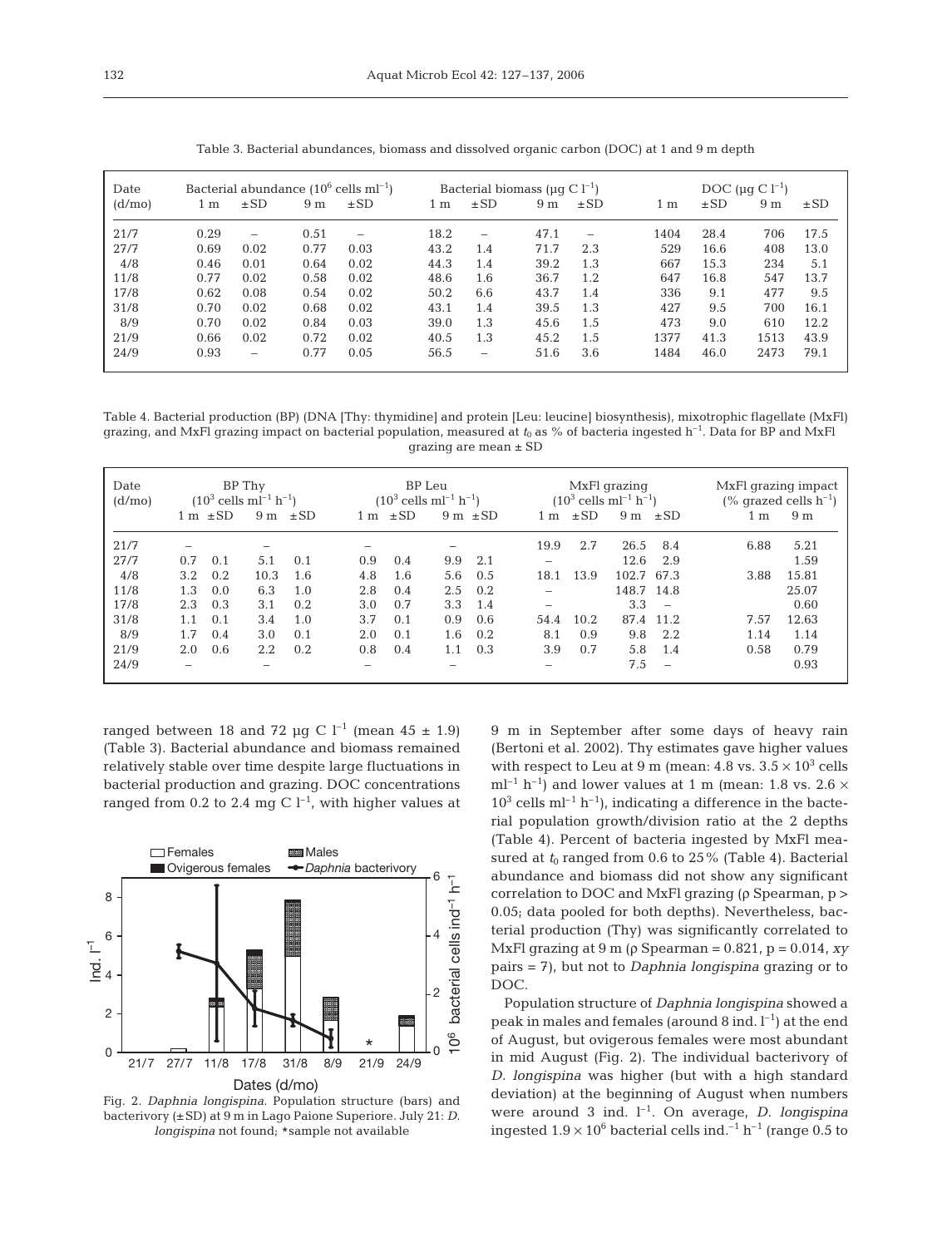

Fig. 3. *Chromulina* spp. and *Daphnia longispina*. Bacterial uptake rate vs. time (note different time scales)

 $3.5 \times 10^6$  bacterial cells ind.<sup>-1</sup> h<sup>-1</sup>). Comparison of bacterial uptake (bacteria plus FLB) vs. time by *D. longispina* and *Chromulina* spp. showed many differences (Fig. 3). Due to size and filtering ability, each *D. longispina* ingested roughly 6 orders of magnitude more bacteria than *Chromulina* spp., and they also exhibited a different ingestion curve pattern. The small mixotrophic cell reached maximum bacterial uptake after 10 min and maintained a plateau for at least the following 30 min. *D. longispina* reached maximum ingestion in the first 5 min, and then reduced ingestion as egestion increased.

As *Daphnia longispina* was sampled with vertical hauls, we compared its bacterivory with the predatory activity of MxFl as calculated from the average MxFl community grazing rate in the entire water column (Fig. 4). The community ingestion rate of MxFl was always higher than that of *D. longispina*, except on August 17 when the *D. longspina* population ingested 2.4 times more bacteria than MxFl. The highest peak in MxFl grazing was attained on August 11 (148.7  $\times$  10<sup>3</sup> bacterial cells  $ml^{-1} h^{-1}$ ; Fig. 4).



Fig. 4. *Daphnia longispina* and MxFl. Comparison of bacterivory

### **DISCUSSION**

In LPS the MxFl community ingestion rate was higher than that of *Daphnia longispina*. MxFl and *D. longispina* removed between 0.6 and 25% and between 0.04 and 1.4% of natural bacterioplankton abundance h–1, respectively. The impact of *Dinobryon sertularia*, *Chromulina* spp. and *Gymnodinium* spp. was high in the first part of the summer, exactly during the period in which the *D. longispina* population developed. Many studies have been published on the grazing activity of different species of *Dinobryon* both in laboratory and in the field, but the results are often contrasting (Caron et al. 1993, Jones 1997, Palsson & Graneli 2003). For example, in an oligotrophic Swedish lake, the grazing rate of *Dinobryon crenulatum* and *Dinobryon divergens* measured with microspheres reached a maximum of 0.27 bacterial cells ind.<sup>-1</sup> h<sup>-1</sup> (Palsson & Graneli 2003), whereas *Dinobryon* spp. ingestion rate ranged from 1.2 to 95 bacterial cells ind.<sup>-1</sup> h<sup>-1</sup> in natural plankton communities (Bird & Kalff 1987). Caron et al. (1993) found that the FLB ingestion rates of *Dinobryon cylindricum* in cultures were at the lower end of the range observed in natural populations; however, when calculated for bacterial biomass instead of absolute abundance, the results were comparable due to the smaller average cell size in natural bacterial assemblages.

Our estimates performed with FLB *in situ* for *Dinobryon sertularia* (1.2 to 11.2 bacterial cells ind.<sup>-1</sup> h<sup>-1</sup>) were much more similar to those measured for *D. divergens* in laboratory experiments by Jones & Rees (1994). They observed an ingestion rate of 6 fluorescent microsphere cells<sup>-1</sup>  $h^{-1}$  and a maximum clearance rate of 10.8 nl ind.<sup>-1</sup> h<sup>-1</sup> (in our study, rates ranged between 1.3 and 15.9 nl ind.<sup>-1</sup> h<sup>-1</sup>). In our study,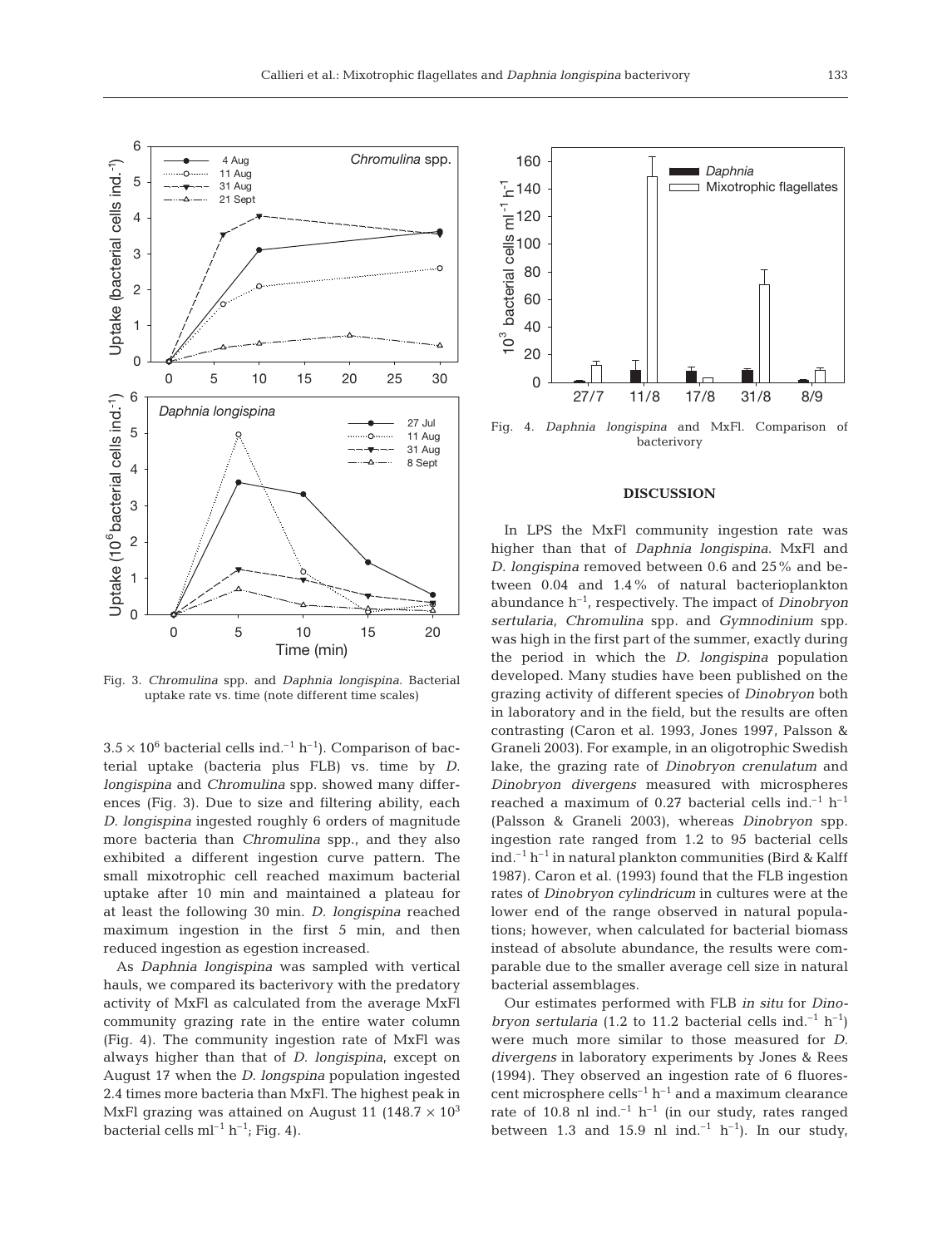*Gymnodinium* spp. ingested FLB at all times when they were present. Previously published data on the bacterial ingestion rate of *Gymnodinium* spp. (Hitchmann & Jones 2000) refer to a small artificial pond and are not expressed as bacteria ingested, but as FLB ingested. Considering that FLB addition to the sample was around 10% of the bacterial abundance, the maximum ingestion rate found in that study (0.27 FLB ind.<sup>-1</sup> h<sup>-1</sup>) is near to the mean value that we measured  $(2.9$  bacterial cells ind.<sup>-1</sup> h<sup>-1</sup>).

The only estimate of *Chromulina* spp. clearance rate reported in the literature is lower than our measurements (maximum 15 nl ind.<sup>-1</sup> h<sup>-1</sup>), but it was performed with fluorescent microspheres instead of FLB. FLB are more similar to natural bacteria and are therefore more edible. We noticed that both *Chromulina* spp. ingested bacteria voraciously, except on August 17 (the peak in *Daphnia longispina* density) when the MxFl population—in particular *Chromulina* spp.—was noticeably low.

A drastic change in phytoplankton community composition was observed after August 17. *Gymnodinium* spp. were absent and *Dynobrion sertularia* almost disappeared. Two new species appeared, *Ochromonas* sp. and *Rhodomonas* sp., and *Chromulina* spp. increased again. During August, the bacterivory of *Daphnia longispina* was quite constant, around 8 ×  $10^3$  bacterial cells ml<sup>-1</sup> h<sup>-1</sup>, even though individual bacterial uptake changed a lot and decreased as the number of daphnids increased. The control of *Daphnia* spp. on phytoplankton biomass, suggested by previous studies from observations of mirror-shaped curves for phyto- and zooplankton (Cammarano & Manca 1997), was confirmed by direct measurements using fluorescently labelled prey (Riccardi 2002). To our knowledge there are no specific measurements of *D. longispina* grazing on MxFl; therefore, we think the best approximation could be the range of algal ingestion rates reported by Riccardi (2002) (19 to  $192 \times 10^3$  cell ind.<sup>-1</sup> h–1) performed in LPS. From these estimates, a *D. longispina* population could consume 0.3 to 17.6% of phytoplankton abundance  $h^{-1}$  (Riccardi 2002) and strongly affect community composition.

The presence of *Ochromonas* sp. in the second part of the summer contributed to a second peak of grazing by MxFl. *Ochromonas* sp. is commonly used as a grazer to estimate predation effects on the bacterial community (Hahn & Hofle 1999, Boenigk et al. 2001a,b, Wu et al. 2004), but previously these studies were always conducted in laboratory cultures. *Ochromonas* sp. ingestion rates, measured using different bacterial strains or fluorescent microspheres, ranged between 2.7 and 175.7 particles ind.<sup>-1</sup> h<sup>-1</sup> (Boenigk et al. 2001b) or between 6.8 and 27.8 bacterial cells ind.<sup>-1</sup> h<sup>-1</sup> (Wu et al. 2004). In these laboratory

experiments, the number of predator-prey contacts and thus the number of successful ingestions—was artificial because the initial bacterial population was  $>10^6$  bacterial cells ml<sup>-1</sup>. This density is about 10 times higher than natural bacterial abundances measured in LPS. In this lake, the ratio bacteria/MxFl is on average 260/1.

Cryptomonads can feed on particles (Porter 1988, Tranvik et al. 1989); therefore, *Rhodomonas minuta* and *R. lacustris* can be considered to be bacterivorous (Jansson et al. 1996, Olrik 1998). We were not able to identify the species of *Rhodomonas* from LPS, but we were able to distinguish it from the chrysophyte *Ochromonas* sp. based on differences in morphology*. Rhodomonas* sp. ingested FLB only once out of the 4 sampling times when it was present, but on that occasion it grazed 17.5 bacterial cells ind. $^{-1}$  h<sup>-1</sup>.

In LPS, zooplankton biomass was dominated by *Daphnia longispina* (which comprised >80% of total zooplankton biomass), whereas *Cyclops abyssorum tatricus* was only abundant at the very beginning of the summer (Riccardi 2002). *D. longispina* bacterivory was in the range of literature values (Jurgens 1994), and this gave us confidence in applying the FLB method to the estimation of *D. longispina* grazing (Wiedner & Vareschi 1995, Riccardi 2002). When observing *D. magna,* Langenheder & Jurgens (2001) obtained a grazing rate of 0.75 to  $6.4 \times 10^6$  bacterial cells ind. $^{-1}$  h<sup>-1</sup> using natural bacterioplankton. We observed a grazing rate of 0.5 to  $3.5 \times 10^6$  bacterial cells ind. $^{-1}$  h<sup>-1</sup> for *D. longispina*. Results of *D. longispina* grazing in LPS, reported elsewhere (Riccardi 2002), showed that bacteria represented a relatively small fraction of the diet of *D. longispina* compared to algae, but that their importance increased when phytoplankton biomass decreased. In other environments it has been observed that bacteria can be the dominant food source when algal food is limiting (Porter 1984, Kankaala 1988).

Contrary to our expectations, bacterial biomass and abundance were not directly related to MxFl and *Daphnia longispina* grazing or to DOC concentrations. However, we observed some indications of a possible effect of MxFl grazing on bacterial division at 9 m, as estimated by Thy uptake. At this depth, higher bacterial production estimated from Thy compared to Leu uptake could indicate a higher DNA synthesis rate at the depth at which bacteria grazing was also higher. The stimulation of bacterial production due to grazing activity by protists has been postulated from observations in laboratory experiments (Simek et al. 1997). We suggest that nutrient regeneration through grazing could also be effective in the presence of mixotrophic predation, and could explain our field data results. Higher Leu uptake observed at 1 m may have reflected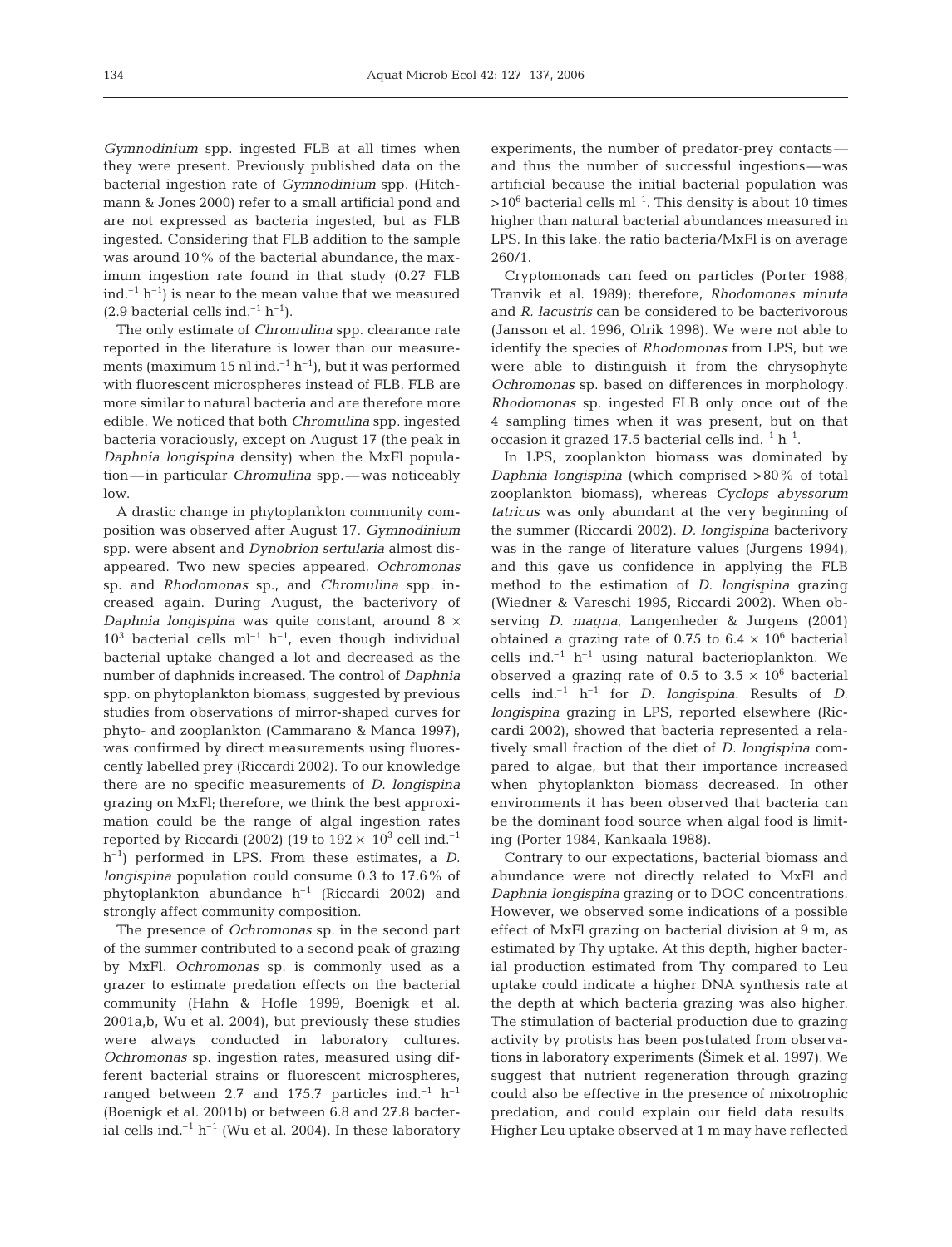enhanced protein synthesis at a temperature higher than that observed at 9 m.

High flow episodes that carry fresh DOC have been found to stimulate bacterial production in humic lakes (Jansson et al. 1999, Drakare et al. 2002). This dynamic was not evident in the oligotrophic clear water lake that we studied, possibly because of low bacterial numbers and activity. Similarly, the allochthonous input from the catchment to the lake observed in September did not show any immediate effect on bacterial production. Chryptophytes dominated the phytoplankton during this time, in response to phosphorous mobilization due to *Daphnia longispina* feeding activity (Bertoni et al. 2002). DOC concentration measurements in LPS were quite high and unusual for a clear oligotrophic alpine lake (V. Straskrabová pers. comm.), but were similar to values provided in other studies on this lake (Callieri & Bertoni 1999). Nevertheless, its effect on planktonic organisms and in particular on bacteria was not clear in this study.

Bacterial abundances and biovolumes stayed at a constant level. Compared to other freshwater systems, the observed range of bacterial abundance (from 0.3 to  $0.9 \times 10^6$  bacterial cells ml<sup>-1</sup>) is at the lower end of the range (Riemann & Cristoffersen 1993). However, this range is typical for high mountain lakes: e.g. values reported from Gossenkoellensee (Austrian Alps) and for Joeri Lake III (Switzerland) range from 0.2 to 0.6 and 0.7 to 1.7  $\times$  10<sup>6</sup> bacterial cells ml<sup>-1</sup>, respectively (Hinder et al. 1999, Wille et al. 1999). The presence of *Chromulina* spp. and *Dynobrion sertularia* at the peak of bacterial production may depress bacterial abundance but lead to a rapid turnover of newly produced bacterial biomass.

In conclusion, we characterized the events taking place during the short open-water period in LPS through the study of key organisms: bacteria, mixotrophs, and *Daphnia longispina*. Bacterial abundance did not fluctuate a great deal, and was not strictly dependent on DOC, but division was correlated with the grazing activity of MxFl. Mixotrophic flagellates actively grazed on bacteria and were responsible for up to 25% of bacterial mortality. *Daphnia longispina* was also able to feed on bacteria but probably utilized this food only during the period of algal-food limitation. In the absence of fish, an important element of *D. longispina*'s success, daphnid survival and development was strictly connected to the microbial food web.

*Acknowledgements.* We are grateful to M. Contesini, S. Martinella and R. Piscia for help in the field and laboratory. Special thanks to N. Riccardi for making her published data on zooplankton available; A. Hammerli for critical reading and discussions, and B. Matthews who improved the style of the manuscript. We also thank the 3 anonymous referees for their valuable comments.

#### LITERATURE CITED

- Bertilsson S, Hansson LA, Graneli W, Philibert A (2003) Sizeselective predation on pelagic microorganisms in Arctic freshwaters. J Plankton Res 25:621–631
- Bertoni R, Callieri C, Corno G (2002) The mixotrophic flagellates as key organisms from DOC to *Daphnia* in an oligotrophic alpine lake. Verh Int Ver Limnol 28:392–395
- Bird DJ, Kalff J (1987) Algal phagotrophy: regulating factors and importance relative to photosynthesis in *Dinobryon* (Chrysophyceae). Limnol Oceanogr 32:277–284
- Boenigk J, Matz C, Jurgens K, Arndt H (2001a) Confusing selective feeding with differential digestion in bacterivorous nanoflagellates. J Eukaryot Microbiol 48:425–432
- Boenigk J, Matz C, Jurgens K, Arndt H (2001b) The influence of preculture conditions and food quality on the ingestion and digestion process of three species of heterotrophic nanoflagellates. Microb Ecol 42:168–176
- Callieri C, Bertoni R (1999) Organic carbon and microbial food web assemblages in an oligotrophic alpine lake. J Limnol 58:136–143
- Callieri C, Pugnetti A, Manca M (1999) Carbon partitioning in the food web of a high mountain lake: from bacteria to zooplankton. J Limnol 58:144–151
- Callieri C, Bertoni R, Corno G (2002) Dynamics of bacteria and mixotrophic flagellates in an Alpine lake in relation to *Daphnia* population development. J Limnol 61:177–182
- Cammarano P, Manca M (1997) Studies on zooplankton in two acidified high mountain lakes in the Alps. Hydrobiologia 345:97–109
- Caron DA (1987) Grazing of attached bacteria by heterotrophic microflagellates. Microb Ecol 13:203–218
- Caron DA, Sanders RW, Lim EL, Marrasé C, Amaral LA, Whitney S, Aoki RB, Porter KG (1993) Light-dependent phagotrophy in the freshwater mixotrophic chrysophyte *Dinobryon cilindricum*. Microb Ecol 25:93–111
- Cauchie HM, Joaquim-Justo C, Hoffmann L, Thomé JP, Thys I (2000) A note on the use of fluorescently labelled algae for the determination of gut passage time in *Bosmina* and *Daphnia*. Verh Int Ver Limnol 27:2987–2991
- Corno G (2000) Ruolo dei flagellati mixotrofi nel microbial loop di un lago alpino oligotrofo (Lago Paione Superiore, Alpi Centrali). MSc dissertation, University of Milan
- Cruz-Pizarro L, Reche I, Carrillo P (1994) Plankton dynamics in a high-mountain lake (Las Yeguas, Sierra Nevada, Spain)—indirect evidence of ciliates as food source of zooplankton. Hydrobiologia 274:29–35
- Domaizon I, Vibaud S, Fontvieille D (2003) Taxon-specific and seasonal variations in flagellates grazing on heterotrophic bacteria in the oligotrophic lake Annecy—importance of mixotrophy. FEMS Microbiol Ecol 46:317–329
- Drakare S, Blomqvist P, Bergstrom AK, Jansson M (2002) Primary production and phytoplankton composition in relation to DOC input and bacterioplankton production in humic Lake Örträsket. Freshw Biol 47:41–52
- Fuhrman JA, Azam F (1980) Bacterioplankton secondary production estimates for coastal waters of British Columbia, Antarctica, and California. Appl Environ Microbiol 39: 1085–1095
- Geller W (1975) Die Nahrungsaufnahme von *Daphnia pulex* in Abhängigkeit von der Futterkonzentration, der Temperatur, der Körpergrösse und dem Hungerzustand der Tiere. Arch Hydrobiol Suppl 48:47–107
- Gude H (1988) Direct and indirect influences of crustacean zooplankton on bacterioplankton of Lake Constance. Hydrobiologia 159:63–73
- Hahn MW, Hofle MG (1999) Flagellate predation on a bacte-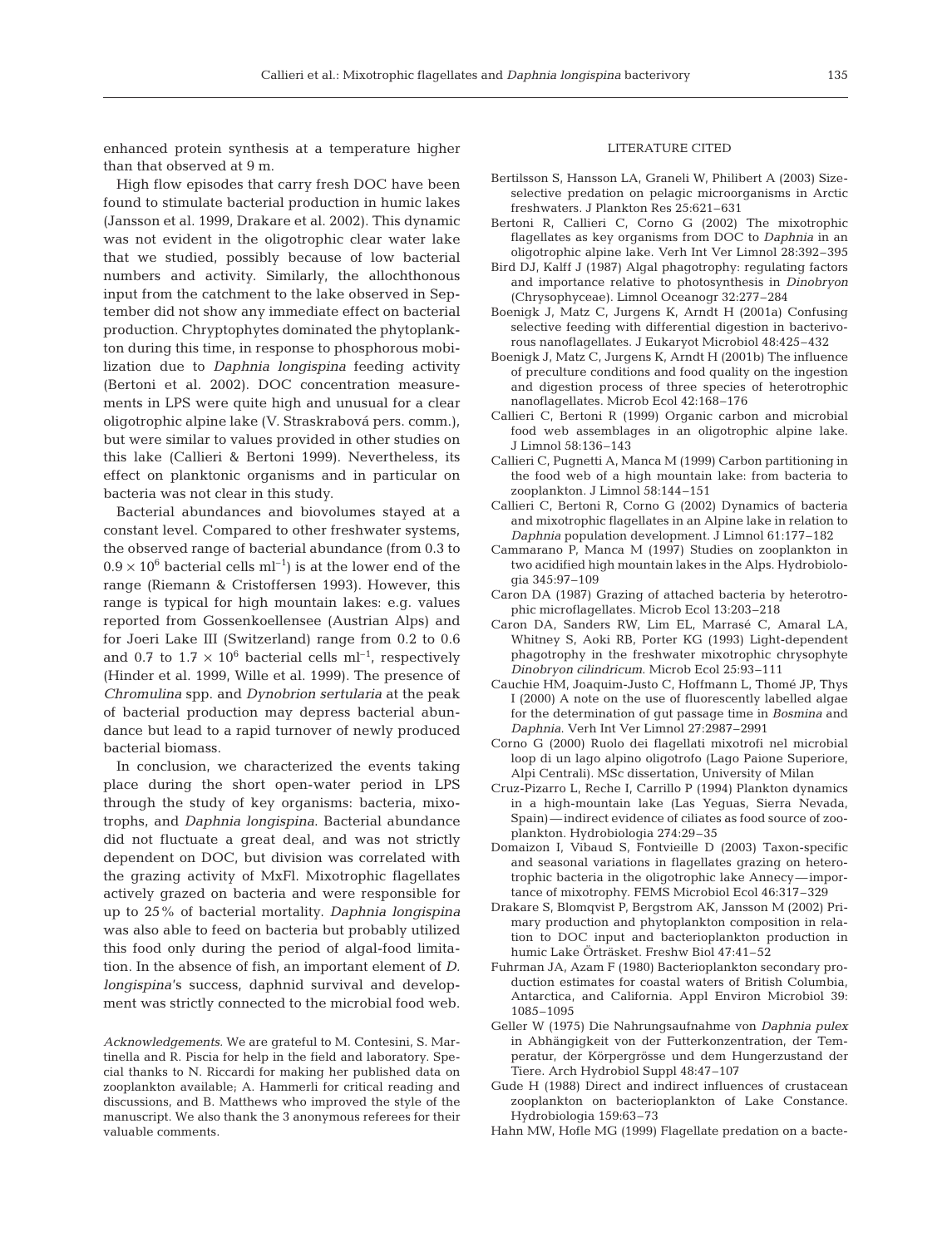rial model community: interplay of size-selective grazing, specific bacterial size, and bacterial community composition. Appl Environ Microbiol 65:4863–4872

- Hinder B, Baur I, Hanselmann K, Schanz F (1999) Microbial food web in an oligotrophic high mountain lake (Joeri Lake III, Switzerland). J Limnol 58:162–168
- Hitchman RB, Jones HLJ (2000) The role of mixotrophic protists in the population dynamics of the microbial food web in a small artificial pond. Freshw Biol 43:231–241
- Isaksson A (1998) Phagotrophic phytoflagellates in lakes—a literature review. Arch Hydrobiol Spec Issues Adv Limnol 51:63–90
- Jansson M, Blomqvist P, Jonsson A, Bergstrom AK (1996) Nutrient limitation of bacterioplankton, autotrophic and mixotrophic phytoplankton, and heterotrophic nanoflagellates in Lake Örträsket. Limnol Oceanogr 41: 1552–1559
- Jansson M, Bergstrom AK, Blomqvist P, Isaksson A, Jonsson A (1999) Impact of the allochthonous organic carbon on microbial food web carbon dynamics and structure in Lake Örträsket. Arch Hydrobiol 144:409–428
- Jones HLJ (1997) A classification of mixotrophic protists based on their behaviour. Freshw Biol 37:35–43
- Jones RI (2000) Mixotrophy in planktonic protists: an overview. Freshw Biol 45:219–226
- Jones RI, Rees S (1994) Influence of temperature and light on particle ingestion by the freshwater phytoflagellate *Dinobryon*. Arch Hydrobiol 132:203–211
- Jurgens K (1994) Impact of *Daphnia* on planktonic microbial food web. A review. Mar Microb Food Webs 8:295–324
- Jurgens K, Arndt H, Zimmermann H (1997) Impact of metazoan and protozoan grazers on bacterial biomass distribution in microcosm experiments. Aquat Microb Ecol 12: 131–138
- Kankaala P (1988) The relative importance of algae and bacteria as food for *Daphnia longispina* (Cladocera) in a polyhumic lake. Freshw Biol 19:285–196
- Kirchman DL, K'nees E, Hodson RE (1985) Leucine incorporation and its potential as a measure of a protein synthesis by bacteria in natural aquatic systems. Appl Environ Microbiol 49:599–607
- Langenheder S, Jurgens K (2001) Regulation of bacterial biomass and community structure by metazoan and protozoan predation. Limnol Oceanogr 46:121–134
- Manca M, Comoli P (1999) Studies on the zooplankton of Lago Paione Superiore. J Limnol 58:131–135
- Norland S (1993) The relationship between biomass and volume of bacteria. In: Kemp PF, Sherr BF, Sherr EB, Cole JJ (eds) Handbook of methods in aquatic microbial ecology. Lewis Publishers, Boca Raton, FL, p 303–308
- Nyagaard K, Tobiesen A (1993) Bacterivory in algae: a survival strategy during nutrient limitation. Limnol Oceanogr 38:273–279.
- Olrik K (1998) Ecology of mixotrophic flagellates with special reference in Chrysophyceae in Danish Lake. Hydrobiologia 369/370:329–338
- Palsson C, Granéli W (2003) Diurnal and seasonal variations in grazing by bacterivorous mixotrophs in an oligotrophic clear-water lake. Arch Hydrobiol 157:289–307
- Palsson C, Daniel C (2004) Effects of prey abundance and light intensity on nutrition of a mixotrophic flagellate and its competitive relationship with an obligate heterotroph. Aquat Microb Ecol 36:247–256
- Porter KG (1984) Natural bacteria as food resources for zooplankton. In: Klug MJ, Reddy CA (eds) Current perspectives in microbial ecology. American Society for Microbiology, Washington, DC, p 340–345
- Porter KG (1988) Phagotrophic phytoflagellates in microbial food webs. Hydrobiologia 159:89–97
- Porter KG, Feig YS (1980) The use of DAPI for identifying and counting aquatic microflora. Limnol Oceanogr 25:943–948
- Posch T, 2imek K, Vrba J, Pernthaler J, Nedoma J, Sattler B, Sonntag B, Psenner R (1999) Predator-induced changes of bacterial size-structure and productivity studied on an experimental microbial community. Aquat Microb Ecol 18: 235–246
- Pugnetti A, Bettinetti R (1999) Biomass and species structure of the phytoplankton of a high mountain lake (Lake Paione Superiore, Central Alps, Italy). J Limnol 58: 127–130
- Riccardi N (2002) In situ measurement of *Daphnia longispina* grazing on algae and bacteria in a high mountain lake (Lake Paione Superiore, Northern Italy) using fluorescently labeled cells. Water Air Soil Pollut Focus 2:343–357
- Riemann B, Christoffersen K (1993) Microbial trophodynamics in temperate lakes. Mar Microb Food Webs 7:69–100
- Riemann B, Bell RT, Jorgensen NOG (1990) Incorporation of thymidine, adenine and leucine into bacterial assemblages. Mar Ecol Prog Ser 65:87–94
- Roberts EC, Laybourn-Parry J (1999) Mixotrophic cryptophytes and their predators in the Dry Valley lakes of Antarctica. Freshw Biol 41:737–746
- Sanders RW (1991) Trophic strategies among heterotrophic flagellates. In: Patterson D, Larsen J (eds) The biology of the free-living heterotrophic flagellates. Clarendon Press, Oxford, p 21–38
- Sanders RW, Porte KG, Bennett SJ, DeBiase AE (1989) Seasonal patterns of bacterivory by flagellates, ciliates, rotifers, and cladocerans in a freshwater planktonic community. Limnol Oceanogr 34:673–687
- Sherr EB, Sherr BF (1993) Protistan grazing rates via uptake of fluorescently labeled prey. In: Kemp PF, Sherr BF, Sherr EB, Cole JJ (eds) Handbook of methods in aquatic microbial ecology. Lewis, Boca Raton, FL, p 695–701
- Sherr BF, Sherr EB, Fallon RD (1987) Use of monodispersed, fluorescently labeled bacteria to estimate in situ protozoan bacterivory. Appl Environ Microbiol 53:958–965
- 2imek K, Bobkova J, Macek M, Nedoma J, Psenner R (1995) Ciliate grazing on picoplankton in a eutrophic reservoir during the summer phytoplankton maximum: a study at the species and community level. Limnol Oceanogr 40: 1077–1090
- 2imek K, Vrba J, Pernthaler J, Posch T, Hartman P, Nedoma J, Psenner R (1997) Morphological and compositional shift in an experimental bacterial community influenced by protists with contrasting feeding modes. Appl Environ Microbiol 58:3715–3720
- Simon M, Azam F (1989) Protein content and protein synthesis rates of planktonic marine bacteria. Mar Ecol Prog Ser 51:201–213
- Smits JD, Riemann B (1988) Calculation of cell production from [<sup>3</sup>H]thymidine incorporation with freshwater bacteria. Appl Environ Microbiol 54:2213–2219
- Stoecker DK, Li A, Coats DF, Gustafson DE, Nannen MK (1997) Mixotrophy in the dinoflagellate *Prorocentrum minimum*. Mar Ecol Prog Ser 152:1–12
- Straskrabová V, Callieri C, Carrillo P, Cruz-Pizarro L and 6 others (1999) Investigation on pelagic food web in mountain lakes—aims and methods. J Limnol 58:77–87
- The MOLAR Water Chemistry Group (1999) The MOLAR project: atmospheric deposition and lake water chemistry. J Limnol 58:88–106
- Tonolli V (1949) Gli alti laghi della Val Bognanco. Parte II. Mem Ist Ital Idrobiol 5:39–93